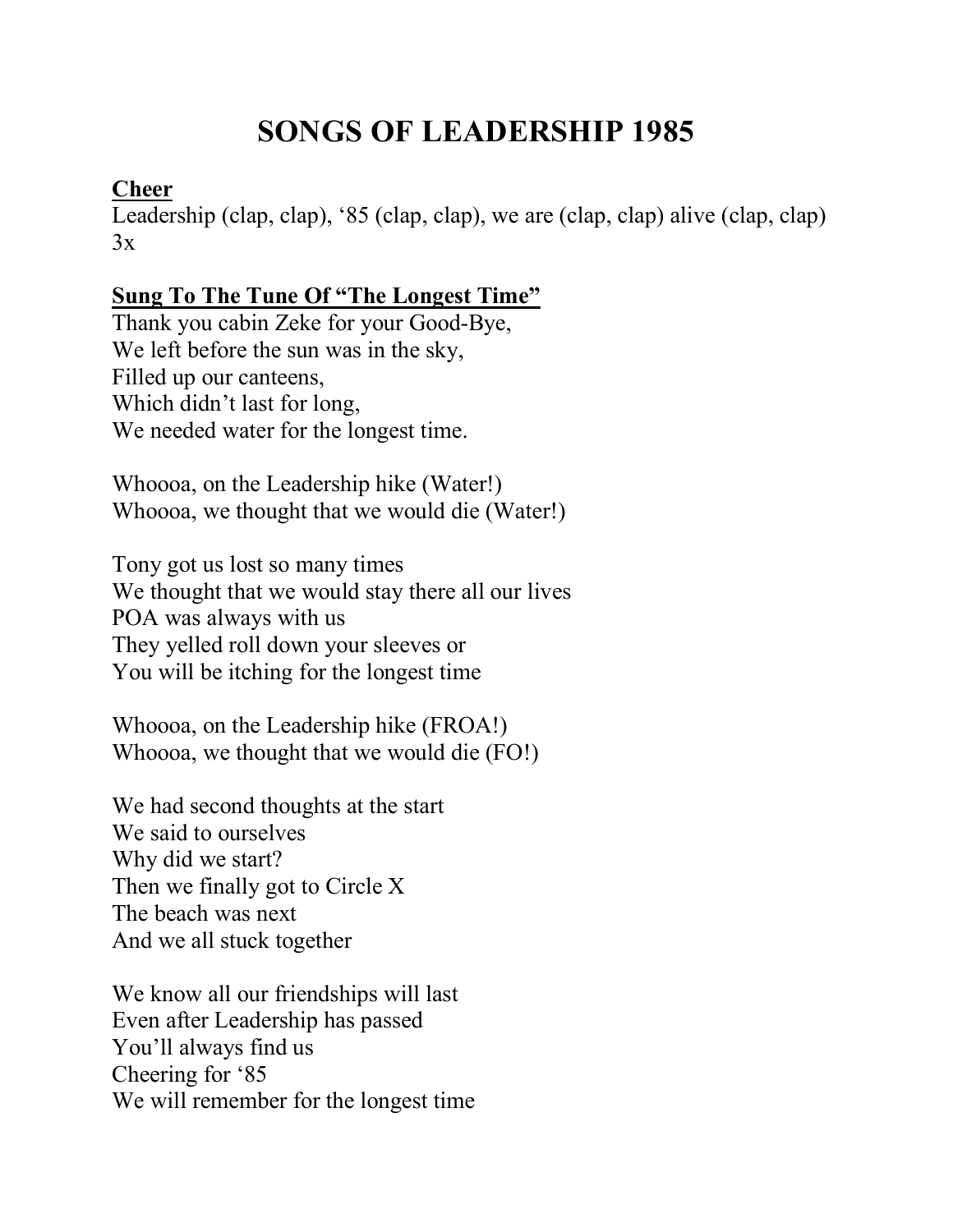Whoooa, on the Leadership hike ('85!) Whoooa, we thought that we would die (We made it!)

#### **The Rap**

Now what you hear is not some crap It's Leadership '85 doin' the rap!

They say we cheer too much That's right, we never shut up You stop complaining right now Now way, we never shut up!

Hey you over there We know about your kind You are the Leadership campers of '85 Everywhere that you go That's everywhere that you cheer They say that you're the best of all the years.

We hiked 17 miles Oh, yeah. We never gave up Diana sang all the way We said you better shut up!

We hiked up and down Oy vey, that was a struggle Our thirst was arising That water we did guzzle

They said we hiked too slow That we would never catch up Quit the cheering and walk No way, we never shut up!

Circle X was great fun A bit dirty too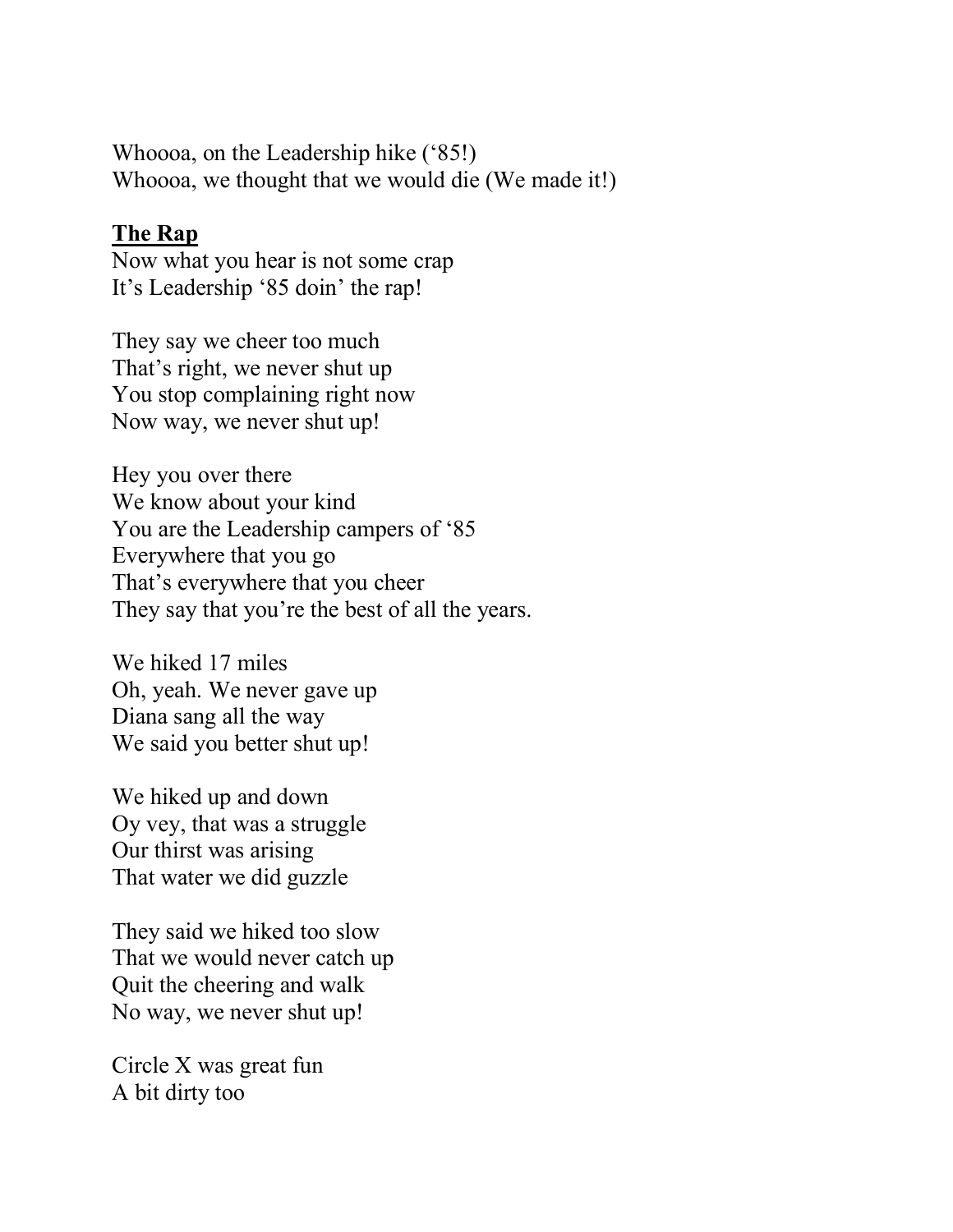We hiked all the way From Boney to Magoo!

They said we never could make it Well, we proved them all

Cause we're a bunch of JAPs And That's the end of this

wrong rap!

## **Sung To The Tune of "Let's Get Together"**

Leadership of '85, we had lots of fun The memories will stay alive, even though we're done On the hike we risked our lives, in the burning sun.

Refrain: Come on, Leadership Stay single file Everybody stick together Only one more mile to go!

We woke up at 5am, and we took our last showers We packed our bags and ate breakfast, all in two short hours We boarded the cattle truck, with our homemade lunches.

When we got to the wheat fields, we learned about the KYBO POA and ladybugs invaded us, you know We got lost four times, where are we to go?

We saw trails and yellow markers, with Rambo in the lead When we got to Circle X, water was our plea We got in a water fight, our clothes stayed wet all night.

What do you want us to do? Should we turn back now? The forest ranger said we'd die, if we didn't turn around. But we pushed and pushed ourselves, and made it to the beach.

We woke up at 6 o'clock to R. T.'s blaring horn Sometimes he can make you wish that you were never born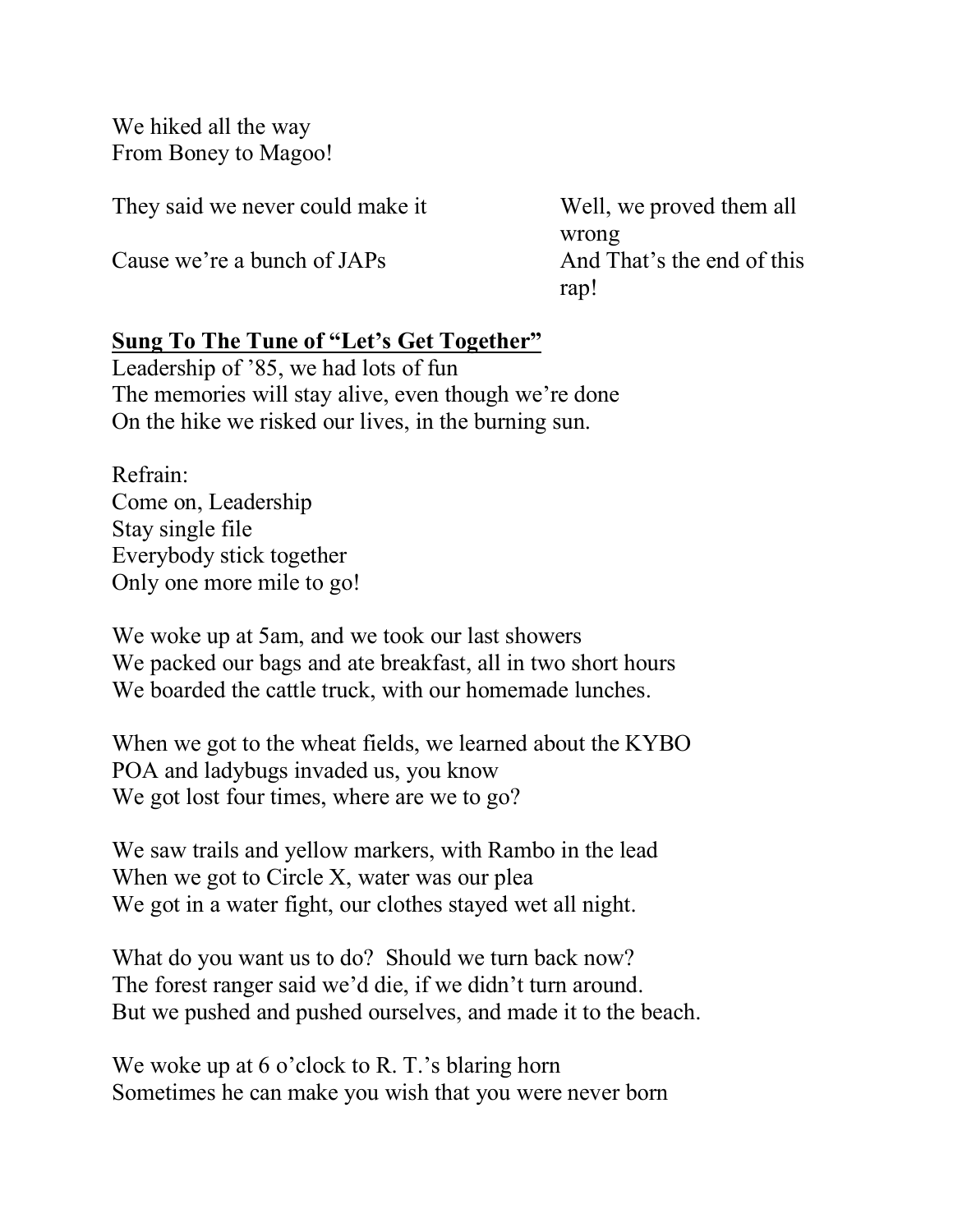But we forgave him when we saw the golden flakes of corn.

We hit the beach, the sun was out, it was a gorgeous day But we were truly satisfied when we had our orange ole We had steaks, and then we slept, oh feel that ocean spray.

#### **Sung To The Tune Of "Od Tireh"**

Just one year from today We'll all be CITs And some of Havurah will be on the hike ('86!) POAs all the way We almost got demolished (Good!) You can all do it too if you like

Wait and see, wait and see Just how great it'll be In a year, just one year from today Wait and see, wait and see You'll survive, didn't we? In a year, just one year from today.

In two years from today We'll all be Junior Counselors And the rest of Havurah will be on the hike ('87!) Circle X, then the beach You'll be so glad to be there Take our word, you'll be psyched for the hike

Wait and see, wait and see Just how great it'll be In two years, just two years from today Wait and see, wait and see You'll survive, didn't we? In two years, just two year from today.

Slow: Now the hike is all done We're united as one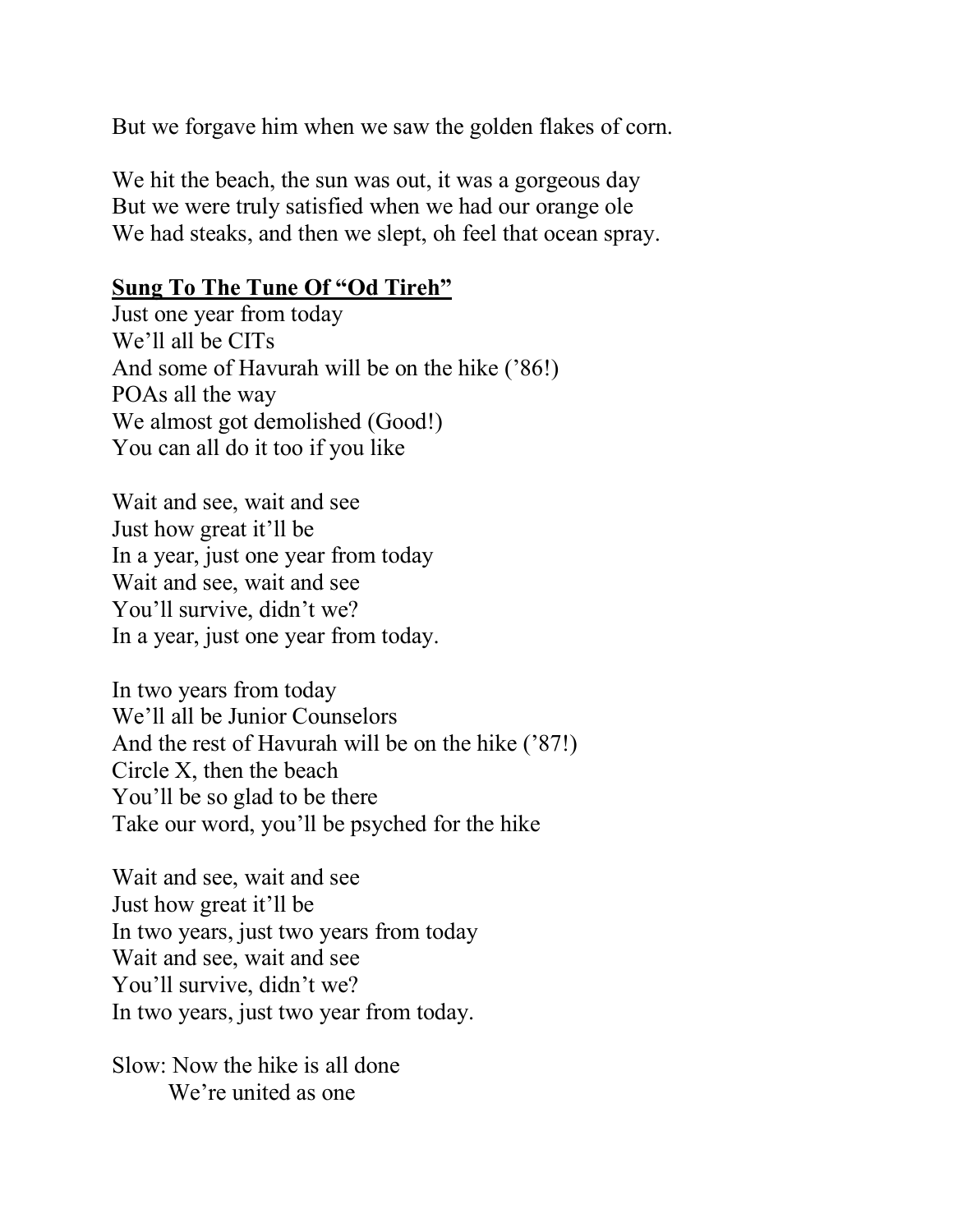What a Trip Leadership '85!

#### **Sung To The Tune Of "Tov L'hodot"**

Leadership of '85 We're all barely alive End: We're all very alive! We made it through the hike O. K. Now it's time to shower all day End: Now it's time to hit the hay!

We hiked for hours and hours It seemed like forever The sun beat down on our bodies We pulled through, we pulled through together Leadership '85

Leadership of '85 We know how to survive We made it through the POAs We're glad we're back, and we're here to stay

We hit Circle X with water We couldn't get enough Back on the trail at 6 a.m. To prove, to prove, we were tough Leadership '85

Leadership of '85 For some sleep, we do strive The Leadership hike was really swell We know it, yes, we smell

The trail to the beach was overgrown Buck and Tony couldn't make it through That night we ate steaks and corn on the cob While under the stars at Point Magoo.

## **Sung To The Tune Of "Circle Game"**